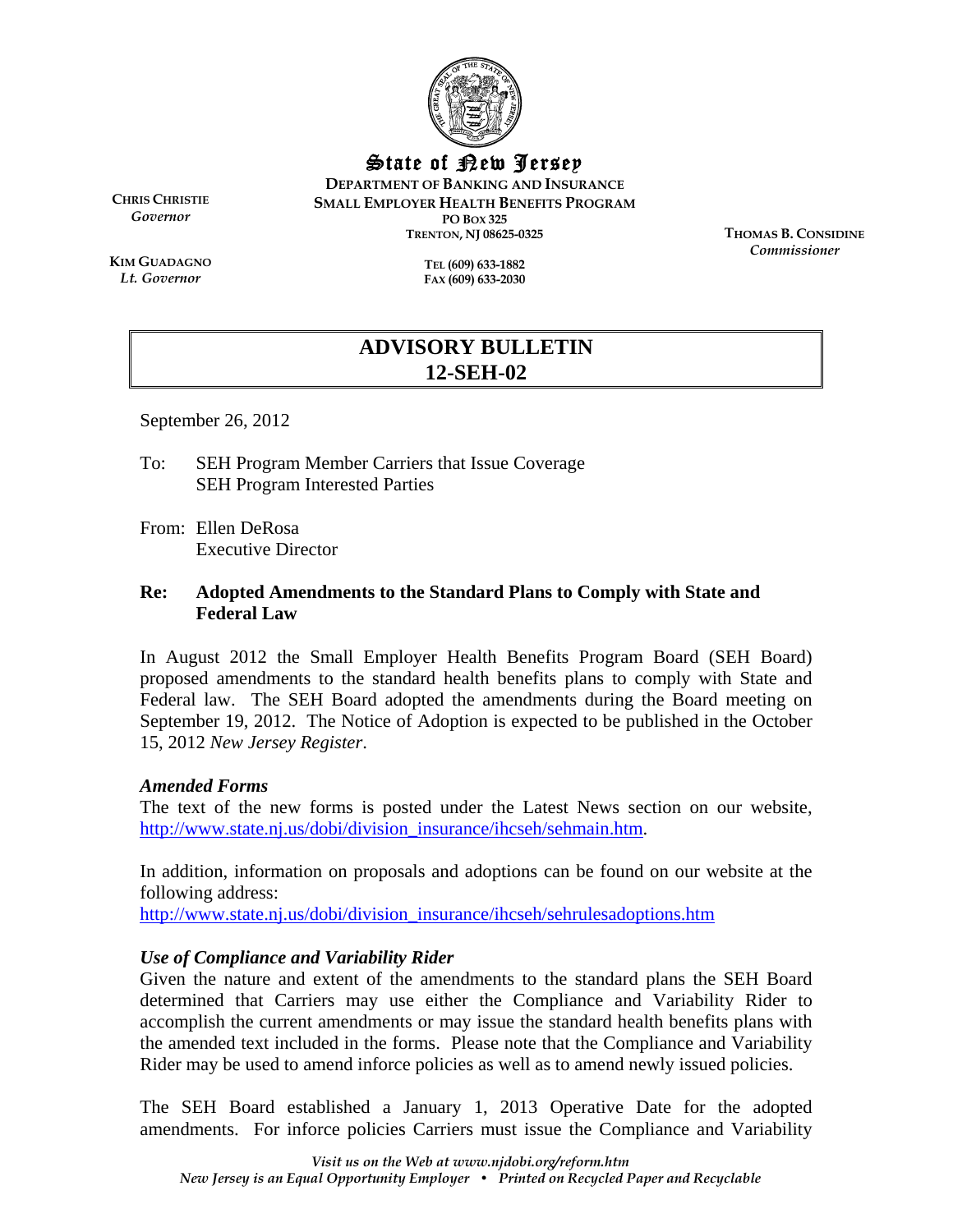Advisory Bulletin 12-SEH-02 Page 2

Rider no later than January 1, 2013. For new policies Carriers must begin issuing the Compliance and Variability Rider with the policies or must issue policies that include the amended provisions no later than January 1, 2013.

#### *Compliance and Variability Rider*

The text to be included on the Compliance and Variability Rider is included at the end of this Advisory Bulletin.

As appropriate, the terms Policyholder and Policy may be replaced with Contractholder and Contract and the term Covered Person may be replaced with the term Member. In the introductory text to item III use "Covered Services and Supplies" for HMO coverage, "Covered Charges" for coverage under Plans B – E and "Covered Services and Supplies and Covered Charges" for coverage under an HMO-POS contract.

#### *Compliance with Law*

The SEH Board recognizes that the policy form language supporting provisions required by State and Federal law will be provided to the groups after the laws were effective. Since all of the standard SEH plans contain a Conformity with Law provision, Carriers must administer the plans consistent with the requirements of the law whether or not the policy form language is consistent with the law.

### *Questions?*

If you have any questions please send them by email to ellen.derosa@dobi.state.nj.us.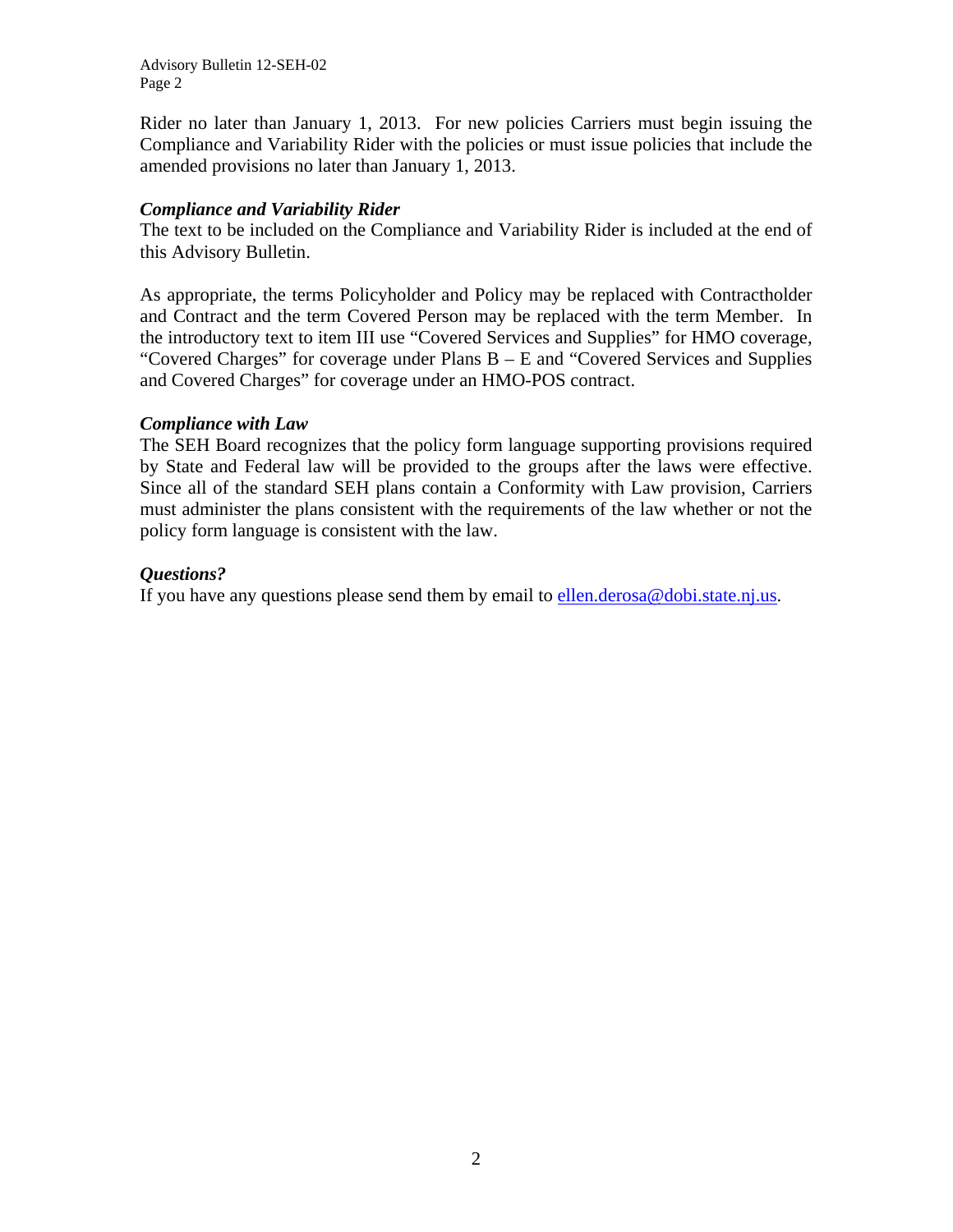### TEXT TO INCLUDE ON THE COMPLIANCE AND VARIABILITY RIDER

I. The definition of Preventive Care is deleted and replaced with the following.

**Preventive Care.** As used in this Policy preventive care means:

- a) Evidence based items or services that are rated "A" or "B" in the current recommendations of the United States Preventive Services task Force with respect to the [Covered Person];
- b) Immunizations for routine use for Covered Persons of all ages as recommended by the Advisory Committee on Immunization Practices of the Centers of Disease Control and Prevention with respect to the [Covered Person];
- c) Evidence–informed preventive care and screenings for [Covered Persons] who are infants, children and adolescents, as included in the comprehensive guidelines supported by the Health Resources and Services Administration;
- d) Evidence–informed preventive care and screenings for female [Covered Persons] as included in the comprehensive guidelines supported by the Health Resources and Services Administration; and
- e) Any other evidence-based or evidence-informed items as determined by federal and/or state law.

Examples of preventive care include, but are not limited to: routine physical examinations, including related laboratory tests and x-rays, immunizations and vaccines, well baby care, pap smears, mammography, screening tests, bone density tests, colorectal cancer screening, and Nicotine Dependence Treatment.

[II. The following sentence is added to the Prescription Drugs provision. As explained in the **Orally Administered Anti-Cancer Prescription Drugs** provision below additional benefits for such prescription drugs may be payable.]

*[Note: Include this item if consistent with the Carrier's administration of the benefit.]* 

III. The following provision is added to the [Covered Services and Supplies [and] Covered Charges] section[s].

## **Orally Administered Anti-Cancer Prescription Drugs**

As used in this provision, orally administered anti-cancer prescription drugs means Prescription Drugs that are used to slow or kill the growth of cancerous cells and are administered orally. Such anti-cancer Prescription Drugs does not include those that are prescribed to maintain red or white cell counts, those that treat nausea or those that are prescribed to support the anti-cancer prescription drugs. Any such Prescription Drugs are covered under the Prescription Drugs provision of the Policy.

[[Carrier] covers orally administered anti-cancer prescription drugs that are Medically Necessary and Appropriate as Network Services and Supplies if the Covered Person is receiving care and treatment from a Network Practitioner who writes the prescription for such Prescription Drugs. [Carrier] covers orally administered anti-cancer prescription drugs that are Medically Necessary and Appropriate as Non-Network Services and